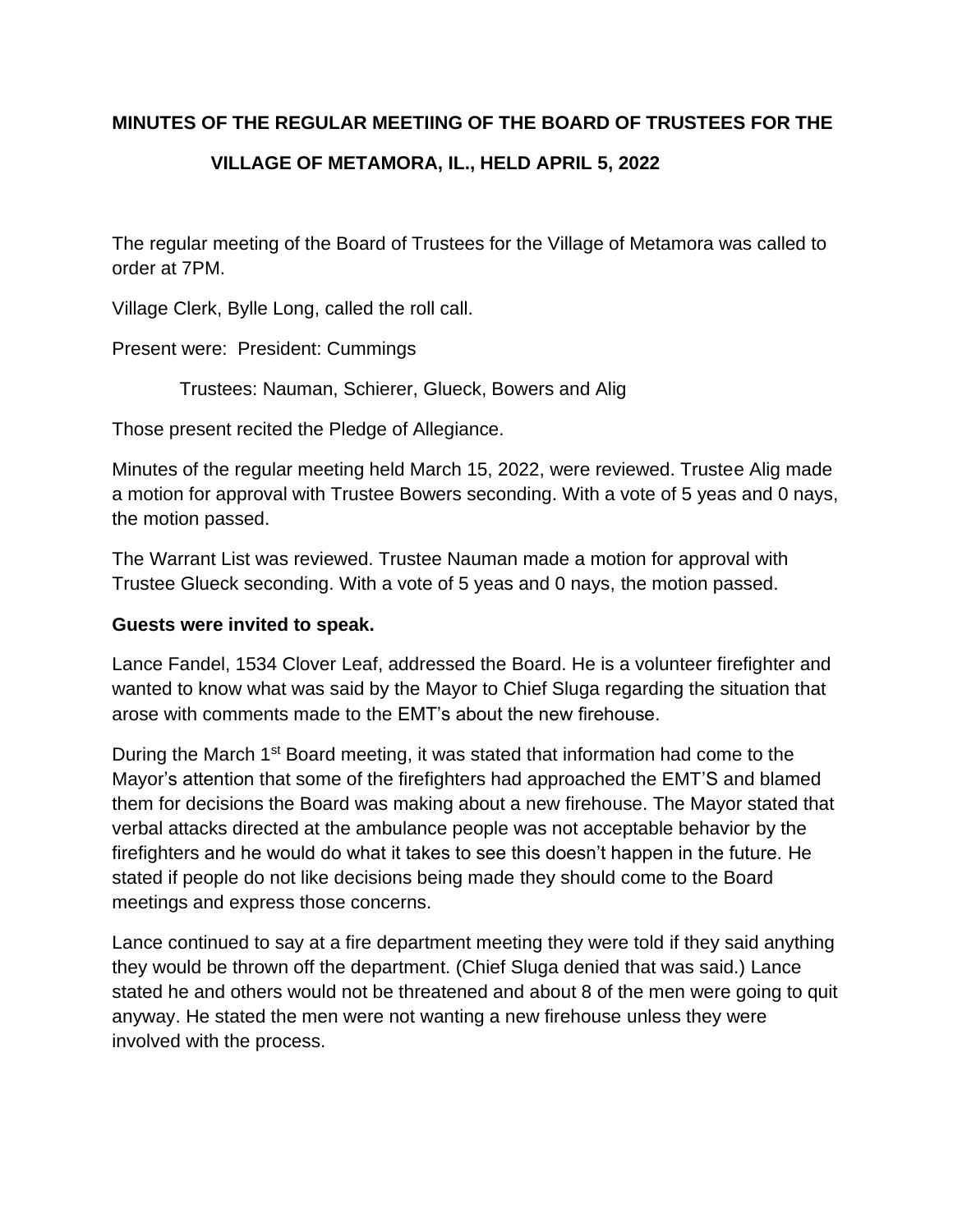Mayor Cummings said at this point in the process, some of these concerns were premature as we haven't even decided on an architectural firm. Once this happens, many opinions will be heard, many discussions will be had before a site and design will be chosen. Trustee Bowers assured the firemen that their opinions are valued and would be listened to. The conversation continued and at times got a little contentious, but will be one that is continued in the future.

Next, Ethan Volz, another firefighter, voiced his opinion on the need for small inventory items, parts and equipment needed by the fire department and not getting it. He wanted to know what the process was to get these things. The Mayor explained the requests have to be brought before the Board by Chief Sluga and the Board will approve them, but the Board has not seen any requests brought forth and some of the things requested were to be purchased by the rural fire department.

Chief Sulga commented the rural fire department has public meetings, but they are at 9AM on a Tuesday morning when most people are working. He would like to attend but can't miss work to do this. They should have them of an evening when the public would be more likely to attend and people would be able to know more of what goes on with the rural fire department.

Amanda Higura, 218 W. Rohman, addressed the Board with her traffic concerns at intersections near her home. The Board said they would take a look at the problem.

Scott Schierer,1007 Haymeadow Ln., along with Josh Springer. 701 Eastmoor, were both concerned with traffic around their homes. The Board will investigate both areas.

Daryl McCullough gave his opinion saying he thinks the new firehouse should stay at the present location in town.

### **Mayor's Report**

The Mayor asked the Board and others for their opinions at this time, of what they felt about the three presentations we heard last night. The majority of those who answered seemed to think Farnsworth and Archimages, Inc. are the frontrunners.

Kiersten Sheets of Trajectory Energy Partners, addressed the Board with interest in leasing property to install a solar farm on 35 acres of the village property east of town. She explained the process of what and how this would be accomplished and how it would benefit the residents of the Village.

### **Attorney's Report**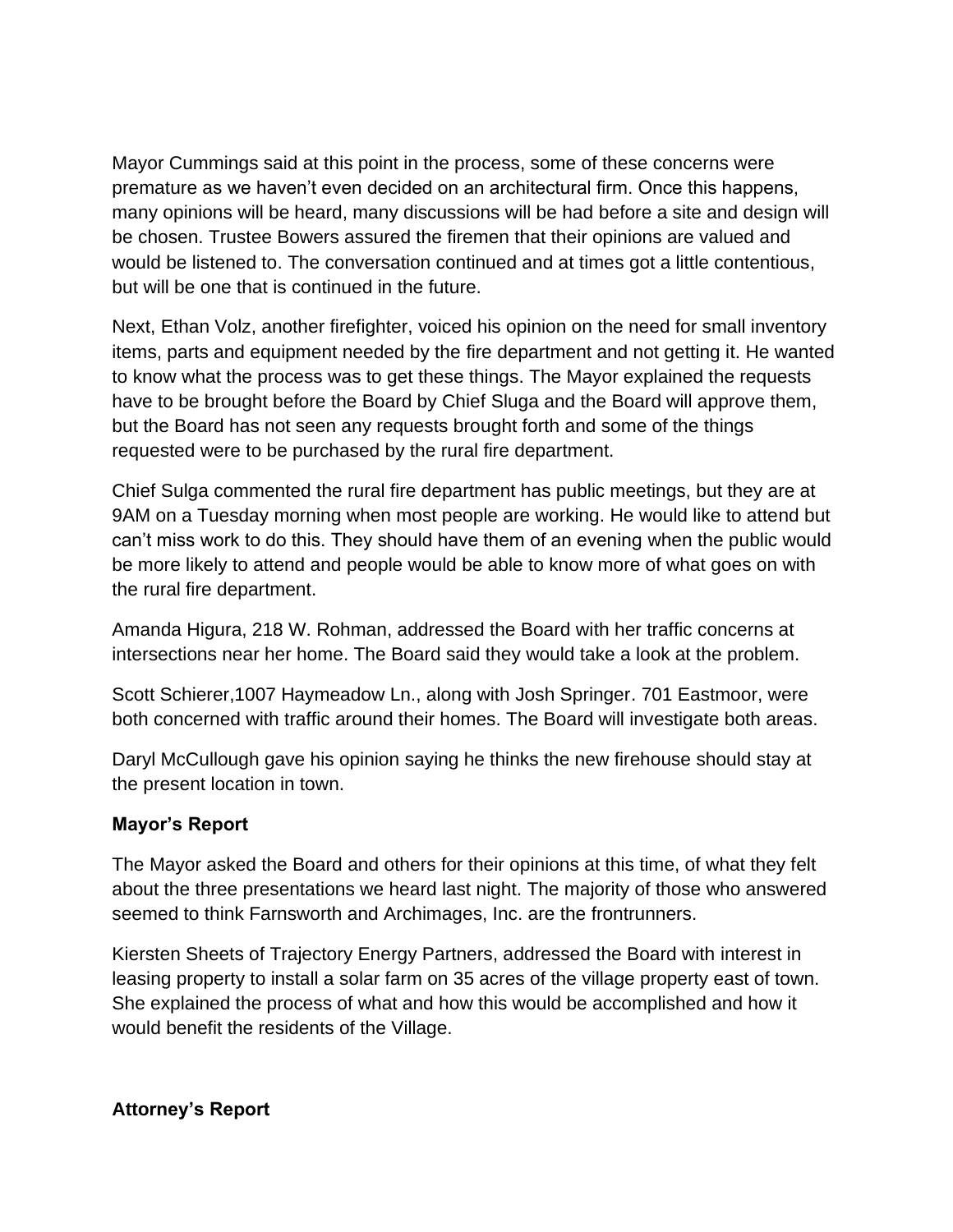Attorney Gaster gave short updates on several issues and then presented the following:

Ordinance Adopting Solar Energy Code

Trustee Nauman made a motion to approval the ordinance with Trustee Glueck seconding. With a vote of 4 yeas and 1 abstain (Schierer), the motion passed.

### **Engineer's Report**

Zach Knight, from Farnsworth, gave short updates on ongoing issues. He then gave a report on the bids received for the Niles St Watermain Project. Low bid was from G.A Rich in the amount of \$1,208,567,50. He stated Farnsworth had checked the bid and they recommended the Village accept it.

Trustee Nauman made a motion to accept the bid from G.A. Rich & Sons, Inc. in the amount of \$1,208,567.50. Trustee Alig seconded and with a vote of 5 yeas and 0 nays, the motion passed.

#### **Treasurer's Report**

There was no report.

#### **Public Works Department**

Trustee Nauman talked of the public works truck that was totaled in the wreck and the replacement Jason had found. The Village received an insurance check in the amount of \$36,000.00 and Jason has found one at Uftring Auto Group to replace it.

Trustee Schierer made a motion to approve the purchase of a 2022 Chev. K3500 HD Double Cab in the amount of \$41,081.00. Trustee Bowers seconded the motion and with a vote of 5 yeas and 0 nays the motion passed.

Trustee Nauman made a motion to approve the purchase of a new KMNO chemical feed pump for \$2000.00 from Hawkins Water Treatment Group. Trustee Schierer seconded the motion and with a vote of 5 yeas and 0 nays, the motion passed.

Trustee Nauman made a motion to approve the purchase of a #1 VFD pump, Toshiba remote keypad and Toshiba 15' cable for keypad from Foremost Industrial Technologies in the amount of \$2499.00 plus labor. Trustee Glueck seconded the motion and with a vote of 5 yeas and 0 nays, the motion passed.

Trustee Nauman made a motion to approve the purchase of a transfer switch for Wells # 7 & 8 from Kennell Electric in the amount of \$6800.00. Trustee Bowers seconded the motion and with a vote of 5 yeas and 0 nays, the motion passed.

Trustee Nauman set a date committee meeting on April 26<sup>th</sup> starting at 5PM.